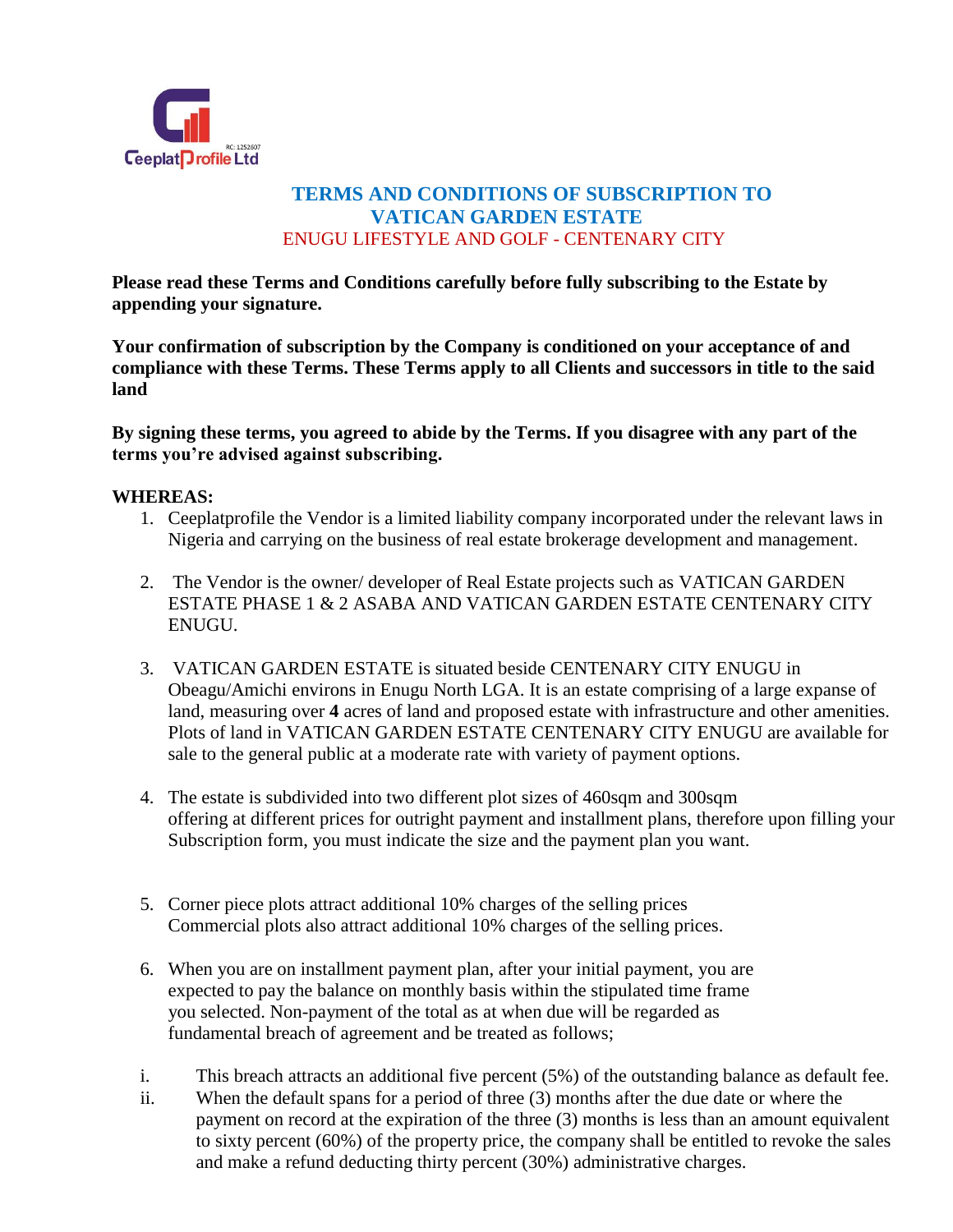- iii. If you cannot complete your payment, a refund can be made, however any refund will be made on the following conditions;
	- Early notification to the company of your inability to continue with the payment
	- Refund will be made less 30% administrative charges.
	- The vendor will be allowed a 3-month period to process the payment.
	- The refund will be made immediately after such plot has been resold.

# 7. **LEGAL DOCUMENTATION FEES**

The purchaser/Client will pay for the following documentation fees per plot

- **A.** Survey fee for plot size (460sqm) **N160, 000** and 300sqm **N160, 000** per plot
- B. Deed of assignment fee **N50, 000** per plot
- C. Plot Allocation fee **N50, 000** per plot
- D. Development Levy of **N1, 000, 000** per plot which will contribute to the provision of the following infrastructures
	- Drainage Systems
	- Electricity/Electric Poles
	- Security Cams
	- Street Lamp Poles
	- Access Road

.

- Road network.
- Perimeter Fencing and gate house.
- 8. **PHYSICAL ALLOCATION OF PLOT(S):** Your plot(s) will be allocated only when; (i) Full payment for the plot of land has been made (ii) Payment for the deed of Assignment, Allocation fee and Survey Plan is completed
- 9. **FENCING OF INDIVIDUAL PLOT/S**: At this stage your plot fencing is expected to commence within ninety (90) days after physical allocation of plot/s.
- 10. **CONSTRUCTION:** Building construction can commence only after your development Levy is fully paid and the building plan approval has been approved by the State Government's appropriate authorities and being confirmed by CEEPLATPROFILE LIMITED.
- 11. The Estate layout is in block sections and you are permitted to build your own choice of building design but limited to the following specifications i.e. raised bungalow, detached or terrace houses (duplex). Note, "face-me-I-face-you (tenement building) block of flats and high rise houses will not be permitted. All building designs must conform to the required set back according to the building control law of the estate and all building designs must be submitted to the company for sighting and confirmation before you proceed for Government approval.
- 12. **FENCING PARTERN**: The Purchaser (individual) fencing pattern will be uniformed as provided by the company and must be a see through fence for security reasons.
- 13. **ROOFING:** The Estate layout is in block sections with different roofing colors to be allocated to each block accordingly.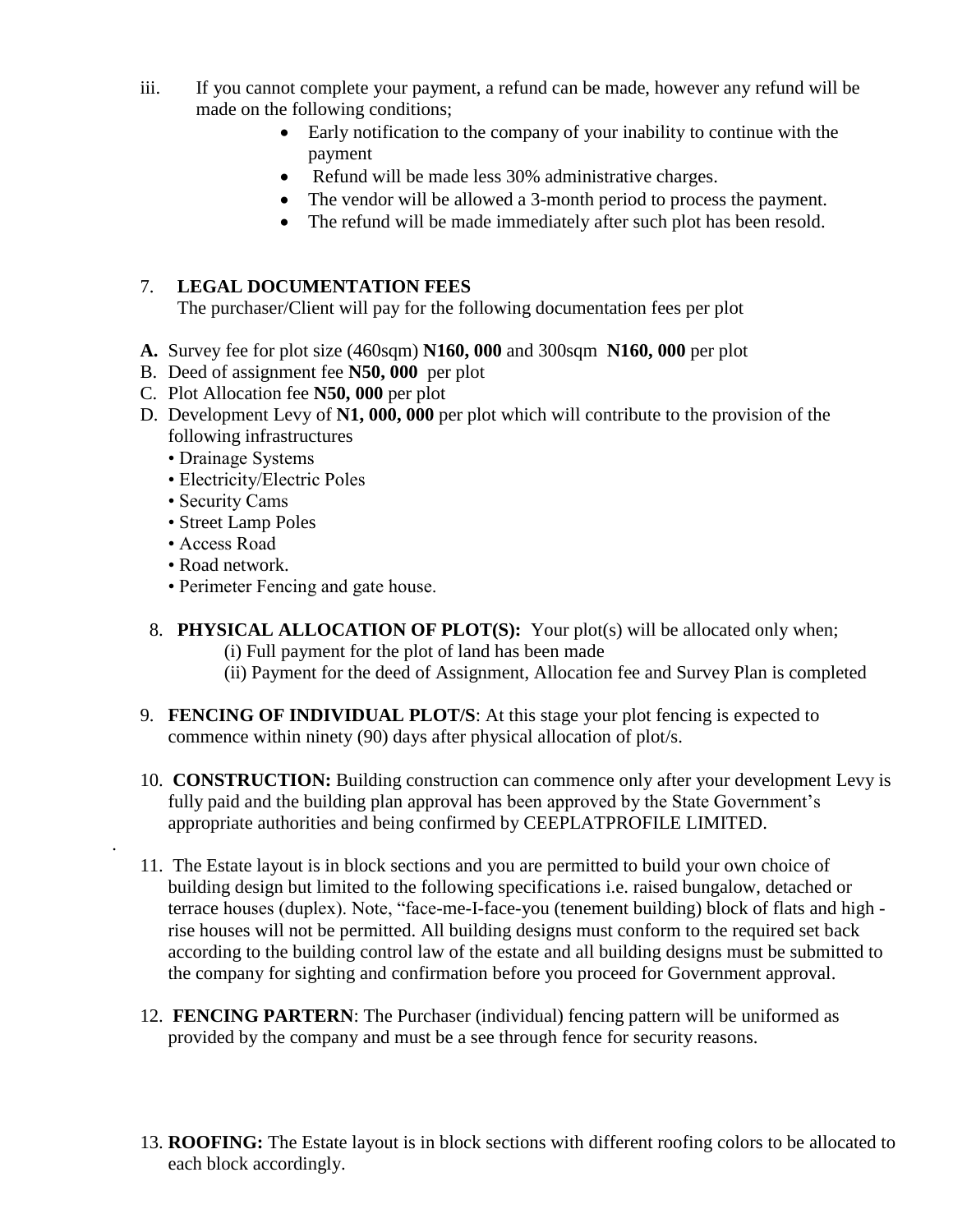You are permitted to put your choice of building design but your roofing color will conform to the specified color for the block you belong to.

- 14. **RE-SELL:** You can only re-sell your plot only when you have paid up your Survey fee, Deed of assignment fee and Allocation fee for your plot/s except the development levy. However, consent must be sought in from and granted by CEEPLATPROFILE LIMITED and such consent will not be withheld by the Company.
- 15. **RE-SELLING YOUR PLOT:** Re-selling your plot can be done either by direct selling (you) or by the Company on your behalf.

### 16. **The process of resale is as follows;**

i. In whatever circumstance of sale, you send an email notifying the company of your intention to re-sell, indicating directing selling or company sales.

ii. **CEEPLATPROFILE LTD** reserve the right to be the first bidder and is ever ready to buy back your plot at the current price. Emails for this purpose should be sent to [info@ceeplat.com](mailto:info@ceeplat.com)

Any notice which does not conform to the above prescribed mode of communication shall be regarded as null and void.

iii. Upon re-sell, the Client (as Seller) must deliver all original copies of documents issued to him to the new owner and/or the Company.

- 17. **AMENDMENT:** The real estate industry is like a dynamic one, hence change is inevitable. However, CEEPLATPROFILE will try to maintain the stability of variables within its control. When there is any change, amendment or modifications, it shall be communicated to subscribers. Such communication shall be via letters, emails, short message service (SMS), handbill, posters, and any other means of communication. Correspondence shall be deemed to have been received by the Client having been sent to the subscribers' last given address.
- 18. **DIRECT SELLING:** For selling directly; all financial obligations to the Company (payment for land) must have been settled. The cost of transaction is borne between parties to the transaction while the Company charges only the new owner a registration fee of 5% of the current market value of the property, and the new owner makes payment for documentation (Deed and Survey). - where there are outstanding payments to be made, and there is no arrangement to settle them, the company will as of necessity effect the sale on your behalf, deduct all outstanding fees and 10% agency fee of the current market value of the land, while the remaining proceed is paid to the client. The new owner is obligated to pay for documentation (Deed and Survey) subsequently.
- 19. **LAND BANKING:** Note that land banking is not allowed in the VATICAN GARDEN ESTATE CENTENARY CITY ENUGU
- 20. **INDIVIDUAL DEVELOPMENT TIME LINE:** Individual plot development time line is maximum of Three (3) years.
- 21. **COMPANY DEVELOPMENT TIME FRAME:** The Company's development timeline for infrastructure within the Estate is between 6months  $-2$  years.